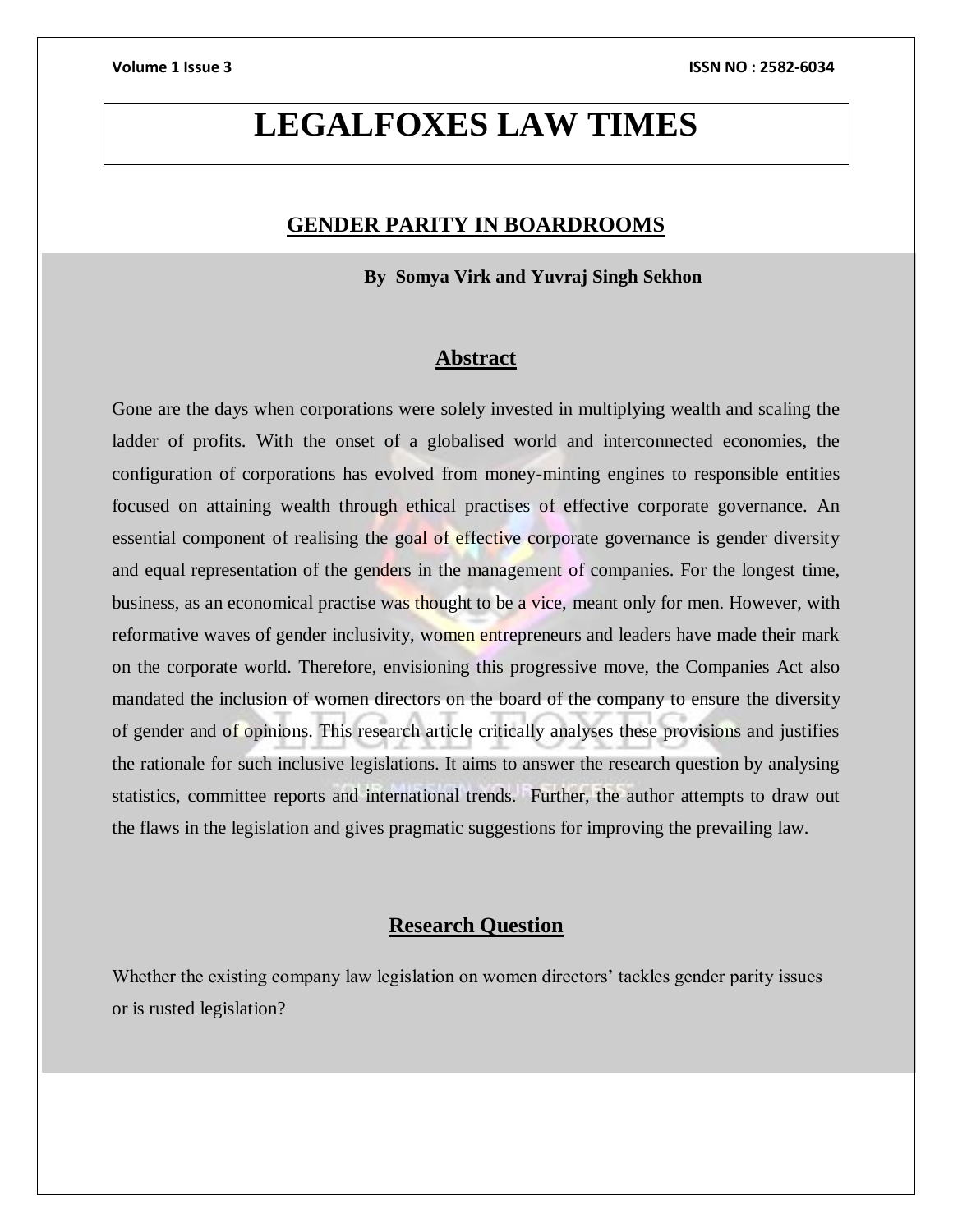#### **Introduction**

#### *'Diversity is the engine of invention. It generates creativity that enriches the world.'*

#### *- Justin Trudeau*

The gender balance scale has been tipped in favour of men since roles were determined by society. With passing years these roles became ingrained in our system and working women were looked down upon in the society. The makers of the Constitution acknowledge these patriarchal notions which might pose a threat to the development and growth of the Indian society and stressed on equity over equality. The Constitution of India was amended various times to uplift women throughintroducing various articles such as reserved seats for women in village panchayats. *As per provisions contained in Article 243 D of the Constitution, 1/3rd of the Seats of Panchayati Raj Institutions and 1/3rd offices of the Chairperson at all level of Panchayati Raj Institutions covered by Part IX of the Constitution are reserved for women. 1* Working on the same principles of empowerment and removal of inequalities the legislature amended the Company Law Act in 2013 and laid down provisions which made it mandatory for companies to have women directors as part of its board of directors.

As per Section  $149(1)^2$  of the Company's Act, 2013 every company which fulfils the given criteria shall appoint one women director on the board of directors.The criteria for the compulsory appointment is given under Rule 3 of Companies (Appointment and Qualification of Directors) Rules, 2014 and covers;*(i) every listed company;(ii) every other public company having (a) paid-up share capital of one hundred crore rupees or more or (b) turnover of three hundred crore rupees or more.<sup>3</sup>*

The law is also stringent upon the imposition of this provision. If Clause  $49(II)(A)(1)$  of Listing Agreement of SEBI, which deals with the compulsory appointment of women directors, is not complied with within one year of the Act coming into force the penaltywill range from Rs 50,000 to Rs. 5,00,000 depending on the circumstances of each case.

<sup>1</sup>Press Information Bureau,Ministry of Panchyati Raj,Government of India, Women Reservation in Panchayat, 2011. <sup>2</sup>The Companies Act, 2013, Section 149(1).

<sup>3</sup> Companies (Appointment and Qualification of Directors) Rules, 2014, Rule 3.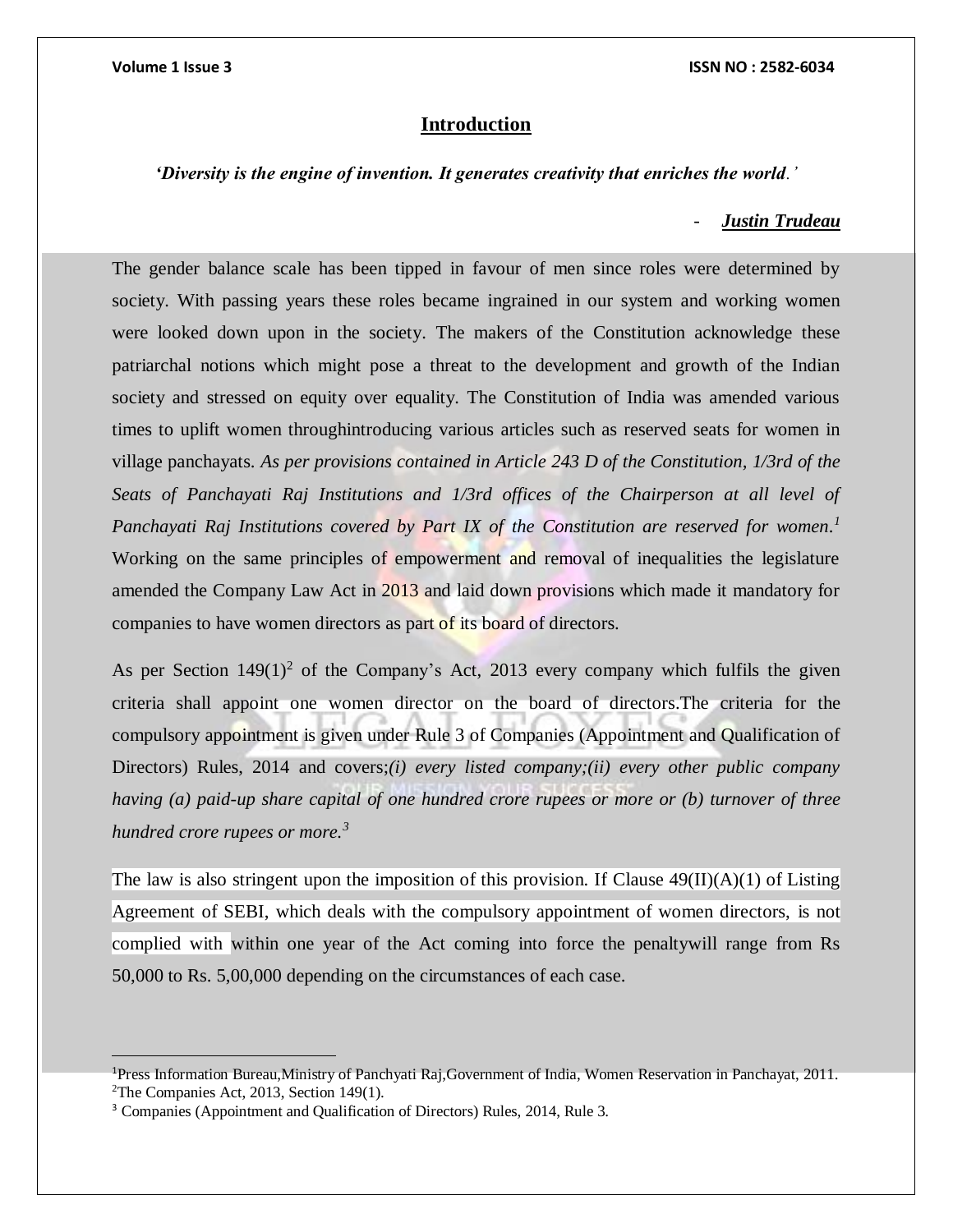#### **Volume 1 Issue 3 ISSN NO : 2582-6034**

The lawmakers introduced the amendment after observing the Glass ceiling effect<sup>4</sup>which provides evidence for male supremacy in highest management positions. This effect was observed after conducting various studies and it was concluded that gender bias becomes stronger while going up the managerial ladder.

The main motivation behind the appointment of women onthe board of directors is corporate governance<sup>5</sup>. The role of any Board of directors is of a human limb of the company while taking decisions. These decisions are not a result of individual opinion but the confluence of various opinions which stem out of interactive discussions. Hence there is a need for diverse identities on any board of a company.The other reason behind having women directors can be found in Vishakha guidelines<sup>6</sup> which stress upon fosteringa safe working environment for women. This is only possible when women feel represented in top management positions.

# **LEGAL FOXES**

**"OUR MISSION YOUR SUCCESS"** 

<sup>4</sup>David A. Cotter, Joan M.Hermsen, Seth Ovadia& Reeve Vanneman, The Glass Ceiling Effect, The University of North Carolina,2019.

<sup>5</sup> Janis Sarra, The Gender Implications of Corporate Governance Change, University of British Columbia Press 2002.

<sup>6</sup>Vishaka and Others v State of Rajasthan, (1997) AIR 1997 SC 3011 (India).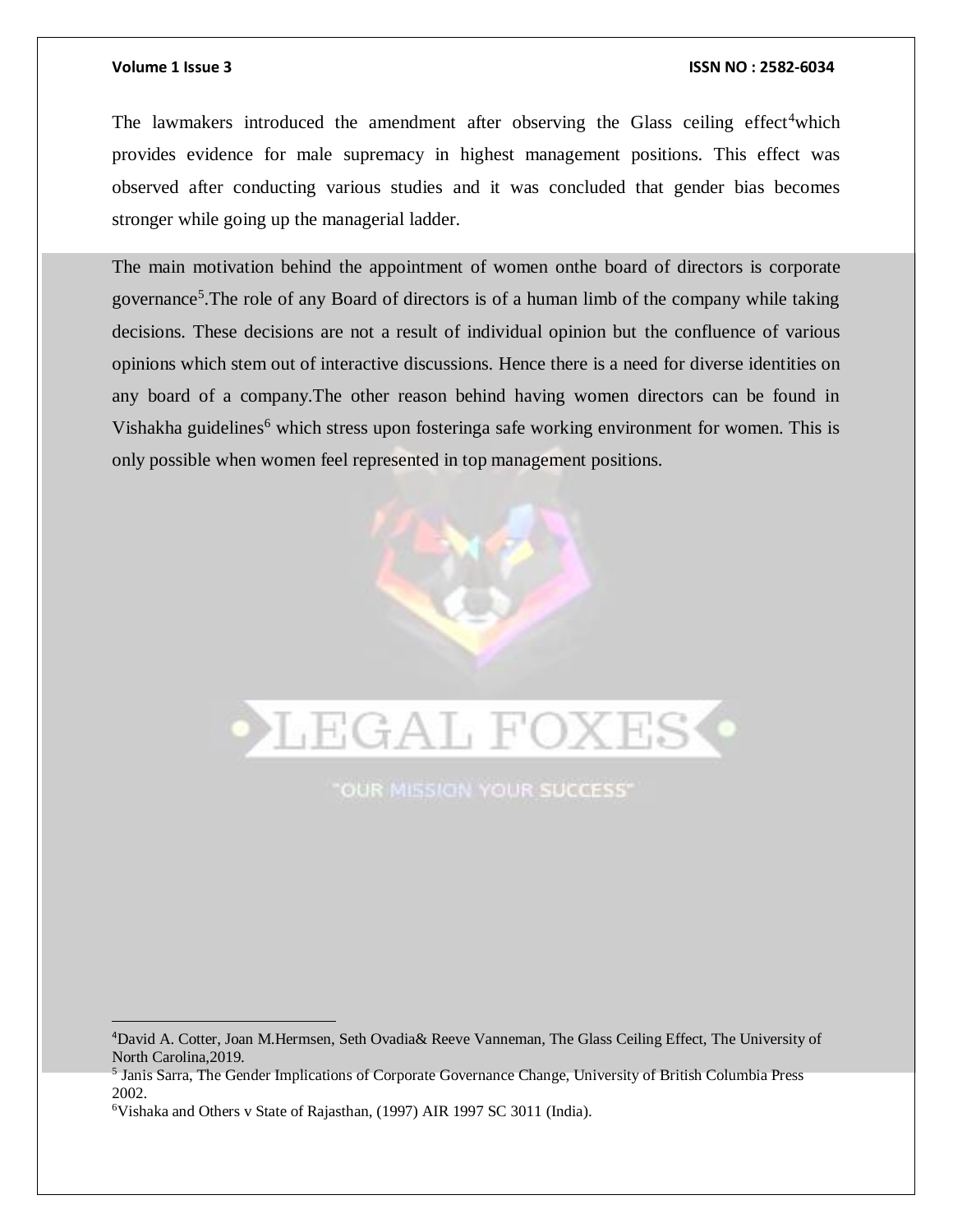#### **Volume 1 Issue 3 ISSN NO : 2582-6034**

#### **Theories of Corporate Governance**

The corporate structure of India is in its nascent stage which entails that companies cannot be relied upon to function in an independent manner. The laws are put in constant pressure exerted by various global forces to develop and evolve with time. According to the *Convergence theory of Corporate Governance<sup>7</sup>* , the government sets statutory requirements to regulate the functioning of the company. Indian corporate market is an example of this concept where the government decides policies.

Whereas in countries like the US and UK the market decides policies, the government's role is of a mere regulator. Thus,gender diversity norms are not mandated by the government but are followed by the companies due to prevailing market demand. This type of model is classified under the *Path dependence Theory of Corporate Governance*<sup>8</sup>.

#### **Historical Background and Committee Reports**

The origin of providing reservation or quota to women on board of directorscan be traced back to Norway. Norway introduced a 40% reservation in every company's board of directors<sup>9</sup>in the year 2003, giving afive-year transition period for the companies to comply. Globally many countries followed this trend due to the success rate of the model like Italy, France, Malaysia and Spain.In 2010,a committee<sup>10</sup>was appointed in the United Kingdom to address the issue of lack of gender diversity in the board of directors. After this report,the government proposed to mandate a 25% representation of women on the Board of listed companies. To achieve this figure a transition period was allotted till 2025.

 $^7$  Allen, W.T., Our Schizophrenic Conception of the Business Corporation, New York University Press, 1992. <sup>8</sup> The Female FTSE Report, Center for Developing Women Business Leaders, Cranfield School of Management,2004, http://www.som.cranfield.ac.uk/som/research/centres/cdwbl/downloads/FT2004Fi nalReport.pdf.

 $\overline{a}$ 

<sup>10</sup>Lord Davies of Abersoch, Women on Boards, UK Government, 2011,

https://assets.publishing.service.gov.uk/government/uploads/system/uploads/attachment\_data/file/31480/11-745 women-on-boards.pdf

<sup>9</sup> Norwegian Equality and Anti- Discrimination Act ,2018.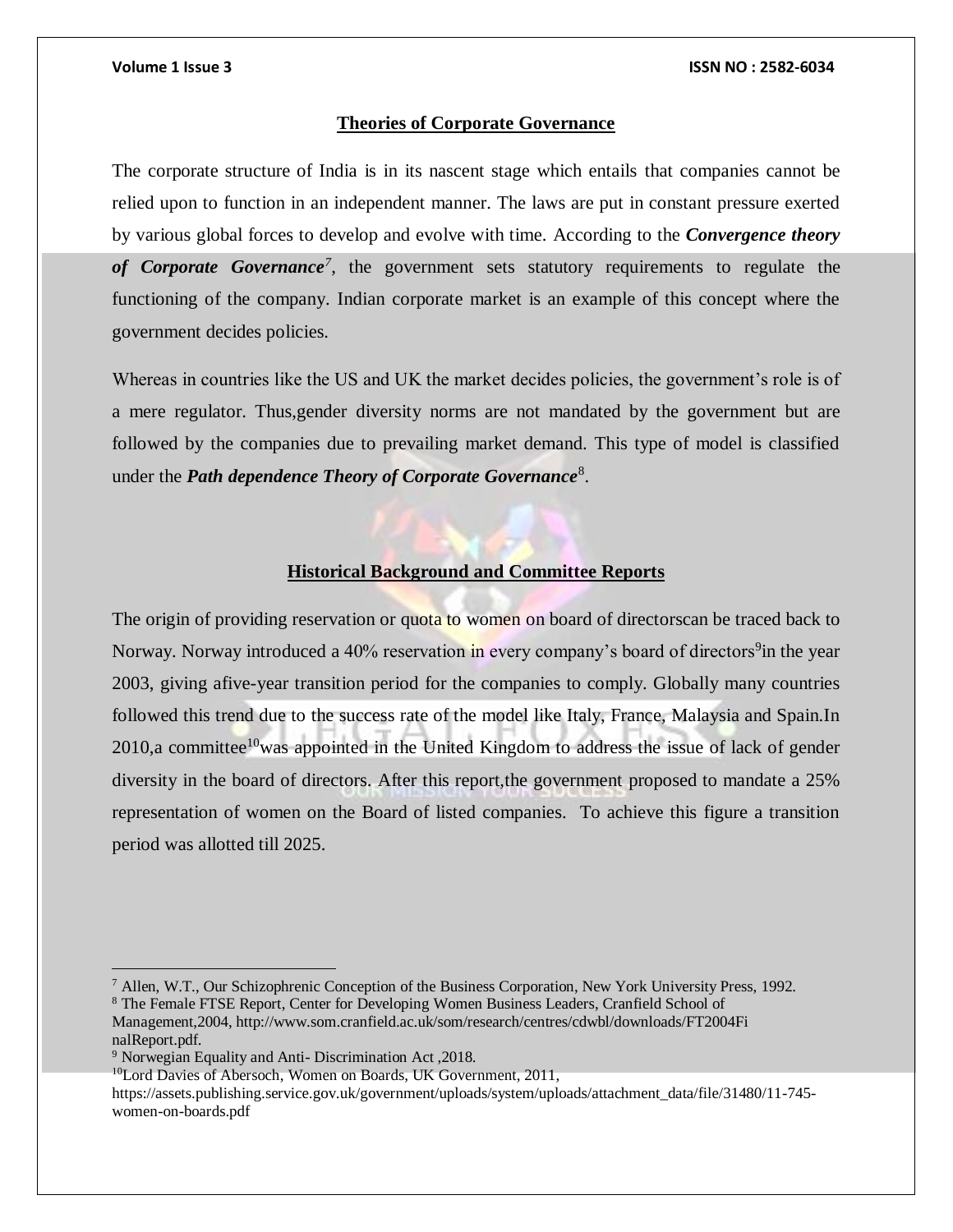#### **Volume 1 Issue 3 ISSN NO : 2582-6034**

The two cases that changed the outlook of states legislatures in the US on fixing women quota are United States v Virginia  $\frac{11}{1996}$  and Craig v Boren  $(1976)^{12}$ . The Supreme Court held that any law which discriminates on the basis of gender should have '*persuasive justification'*.A similar requirement has been laid down in the Indian Constitution under Article  $15^{13}$ , the law made by the legislature can be justified on the principle of equity over equality. This forms a persuasive justification in the eyes of law.

One of the first committees to deliberate upon and recommend the mandate of women directors on the board was the Expert Committee headed by JJ Irani<sup>14</sup> in 2004. The recent amendment can be traced to the Uday Kotak Committee in 2017 when the legislature realized that instead of fulfilling the motive of gender diversity, the companies started appointing female family members to trick the law enforcement. *This committee (2017)has recommended that half of the board of listed entity should constitute of independent directors and at least one should be a woman independent director*. *637 companies out of 1,670 companies listed on the National Stock Exchange (NSE), has to appoint a woman independent director as recommended by the Committee. 15*

The committee reports serve as primary evidence for recent trends of appointment of directors. When the concept of companies was not evolved, homogeneity in the board was appreciated as it meant people who think alike were in a better position to take decisions. Whereas, recently it has shifted to heterogeneity for the representation of all classes.

India has ratified the CEDAW and needs to have laws in compliance with this treaty. Under'*Article 11 of the United Nations Convention on Elimination of all Forms of Discrimination against Women (CEDAW), states that 'men and women have the same rights to employment opportunities', 'promotion' and 'equal treatment in respect of work for equal* 

 $\overline{a}$ 

<sup>14</sup> Report of Expert Committee on Company Law, (Jan 15 2020, 21:28) http://reports.mca.gov.in/Reports/23-

<sup>&</sup>lt;sup>11</sup>United States v Virginia, 518 U.S. 515 (1996).

<sup>&</sup>lt;sup>12</sup>Craig v Boren, 1976, 429 US 190 (1976).

<sup>13</sup> INDIA CONST. art. 15.

Irani%20committee%20report%20of%20the%20expert%20committee%20on%20Company%20law,2005.pdf.

<sup>15</sup> Report of Committee on Corporate Governance, (Jan 15 2020, 21:35) https://www.sebi.gov.in/reports/ reports/oct-2017/report-of-the-committee-on-corporate-governance\_36177.html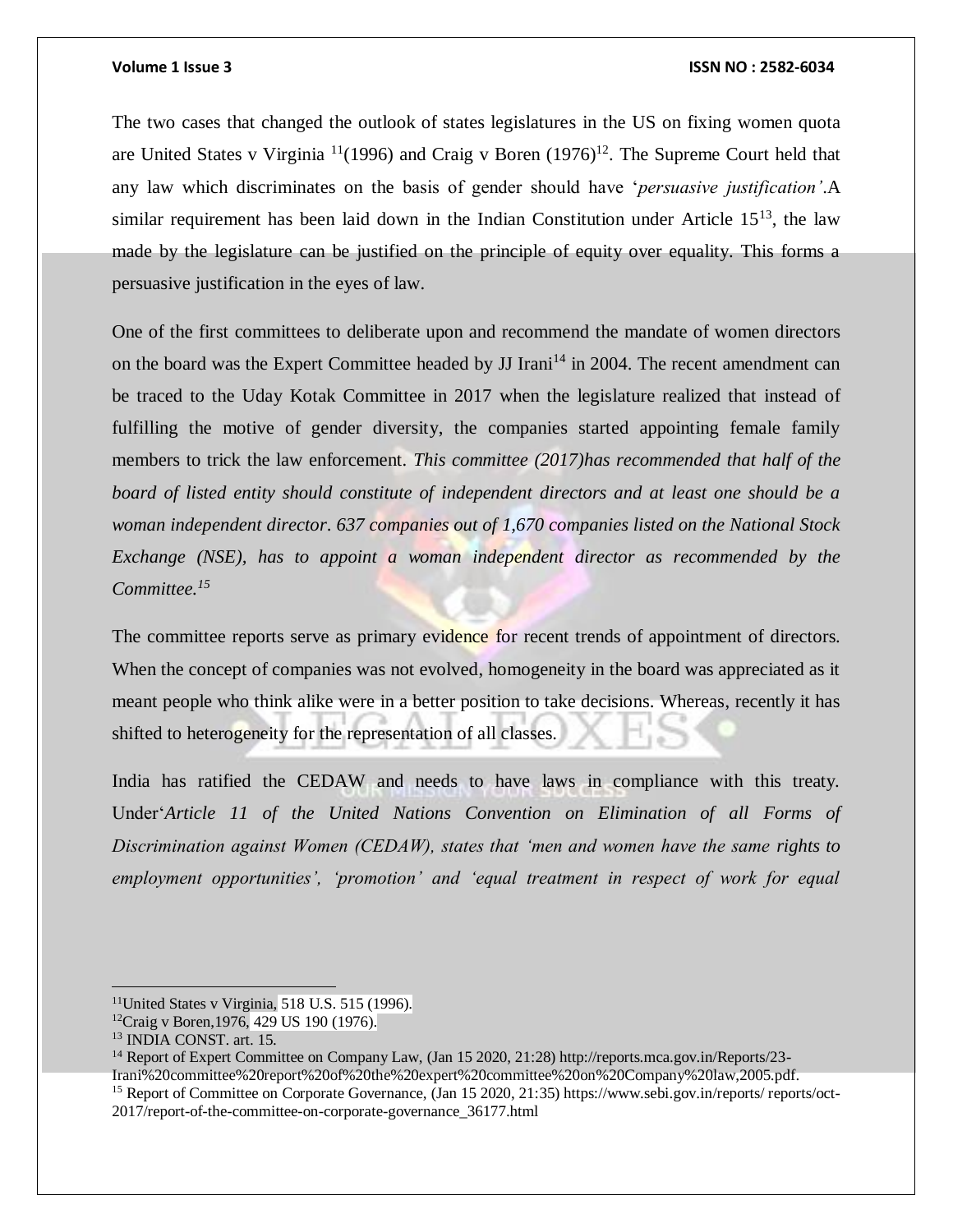*value'.* <sup>16</sup> This can be achieved by way of quota and reservation. This leads to gender parity and equality in the board rooms.

### **Issues and Analysis**

The move towards gender inclusivity in corporations has been much appreciated in recent years. However, the legislative provision does not do much for women representation other than creating noise and promote a narrative. Having one women director fails to equate to gender inclusivity due to which there is a need for change in the law. The issues which are present in the law and need to be addressed are as follows:

1) After the law which mandated quota was passed, a trend has been observed in various studies relating to the apprehension of appointing women directors<sup>17</sup>. The share price of the company appointing woman director was seen to drop considerably in the stock market. There are mainly two conclusions from the behavior displayed by prospective or current shareholders. Firstly, people do not trust the abilities of women working in high managerial positions. Secondly,the market assumes that the company is straying away from profitable motives to more social caused based issues.

2) The amendment in the Act did not give sufficient time for the appointment of women directors<sup>18</sup>. The transition period was one year and, in the cases, where vacancy is created for the post of women director three months periods is given. When we compare these time frames to international laws it is approximately 1/10 of the 10-year period given by the Norwegian government. This often leads to chaos and appointment of women directors who are not qualified for holding such a position. This situation then leads to defeating the purpose of the legislation which was to give women voice and representation (trophy director effect<sup>19</sup>).

<sup>&</sup>lt;sup>16</sup> Branson, D., An Australian Perspective on a Global Phenomenon: Initiatives to Place Women on Corporate Boards of Directors, U. of Pittsburgh Legal Studies Research, 2012.

<sup>&</sup>lt;sup>17</sup> S. Karen, E. Catherine, G. Cathy, Increasing Women's Participation on Corporate Boards in the USA, Journal of Business and Economics, 2014.

<sup>&</sup>lt;sup>18</sup> M/S. Soumag Electronics Limited v Deputy Registrar of Companies, Crl.M.P.Nos.647 & 648 of 2016

<sup>&</sup>lt;sup>19</sup> Dhir, Aaron. A, Challenging Boardroom Homogeneity, Cambridge University Press, 2015.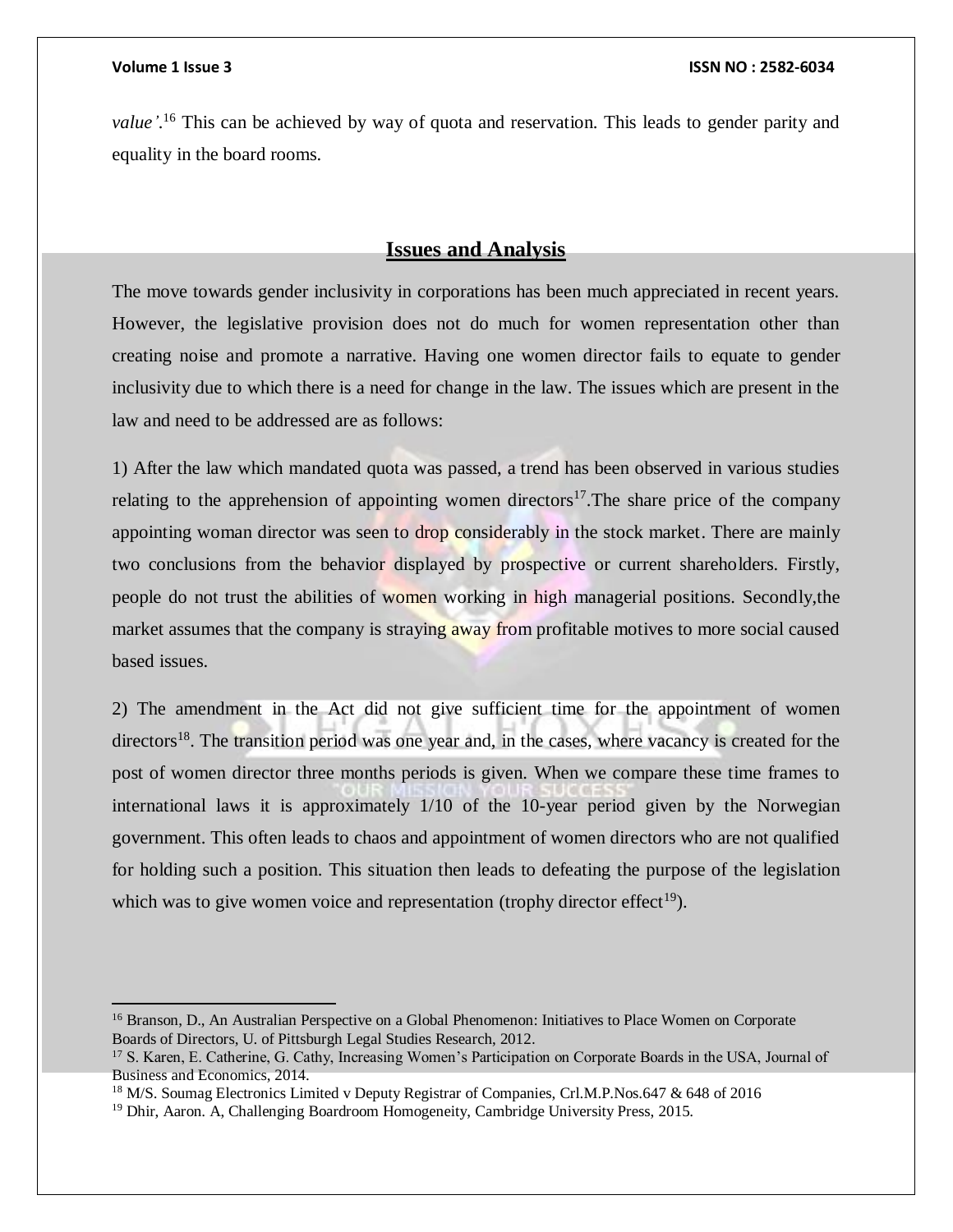#### **Volume 1 Issue 3 ISSN NO : 2582-6034**

3) There is not enough number of women who are qualified or skilled for these high managerial positions. The reasons are many but lack of training programs and career prospects coupled with societal pressures are the foremost ones. The report<sup>20</sup> released by McKinsey & Company ranked India lowest in women representation in the board of directors ranking globally.

4)As soon as the 2013 legislation came into effect many companies started complying with the mandate by way of appointing women family members as directors. These women were unaware and secondly did not have the capacity or capability to counter the decisions of other board members. This is another drawback in the legislation where it fails to address malicious appointment.

5) It is not only important to pass laws in order to support a social cause but what is more important is to amend existing flawed structures in the law for effective implementation. The structures of corporations do not have sufficient facilities for women like maternity benefits and safe working conditions. The lack of these facilities does not fostera healthy working environment thus fails to achieve gender parity.

6) The punishment for non-compliance to the above-mentioned clause is not enough to have a deterrence effect even though it includes both fine and imprisonment. There should be an amendment made to existing clauses increasing the penalty for non-compliance.

7) One women director cannot be enough to equal the male majority on the board. This mandate of appointing one women directorreleased by the government sounds more like formalityrather than an effective step in this area. It also leads to the situation of oppression and rule of the majority comes into play as the opinion of one female director cannot sway the majority male counterparts.

<sup>&</sup>lt;sup>20</sup> McKinsey & Company, Women Matter 2013 - Gender Diversity in Top Management: Moving Corporate Culture, Moving Boundaries, Nov., 2013, http://www.mckinsey.com/~/media/mckinsey/dotcom/homepage/2 012\_March\_Women\_Matter/PDF/WomenMatter%202013%20Report.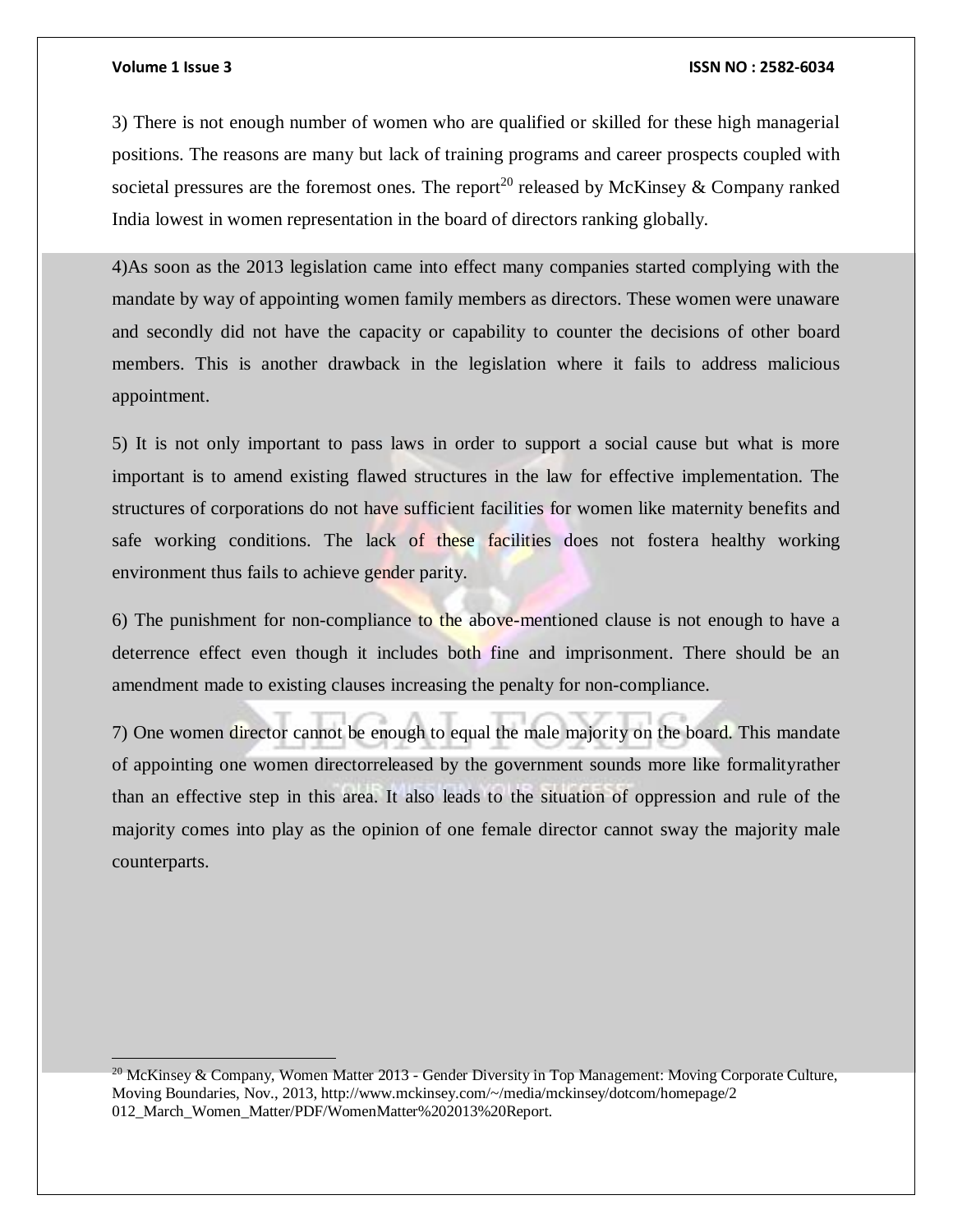## **STATISTICS**



**Exhibit 1: Gender Diversity in NIFTY 500 as on 31 March 2017<sup>21</sup>**

The above exhibit represents gender diversity report by NIFTY in 2017. This clearly is a representation of 13 women per 100 men which entails the patriarchal structure of the Indian society. This gap in genders is still prevalent even after the mandatory requirement passed by the law which not only represents the failure of the goal of legislation but also a need for change.*Studies have found that an active board of directors and an independent board of directors are two characteristics of good governance that are closely related to strong organizational performance.<sup>22</sup>*

<sup>&</sup>lt;sup>21</sup>Gender Diversity in NIFTY 500, 2017https://www.nseindia.com/products/content/equities/indices /nifty\_500.htm <sup>22</sup> Millstein and Mac Avoy, The Conference Board of Canada, 1997 ,cahttp://www.europeanpwn.net/file s/women\_on\_boards\_canada.pdf.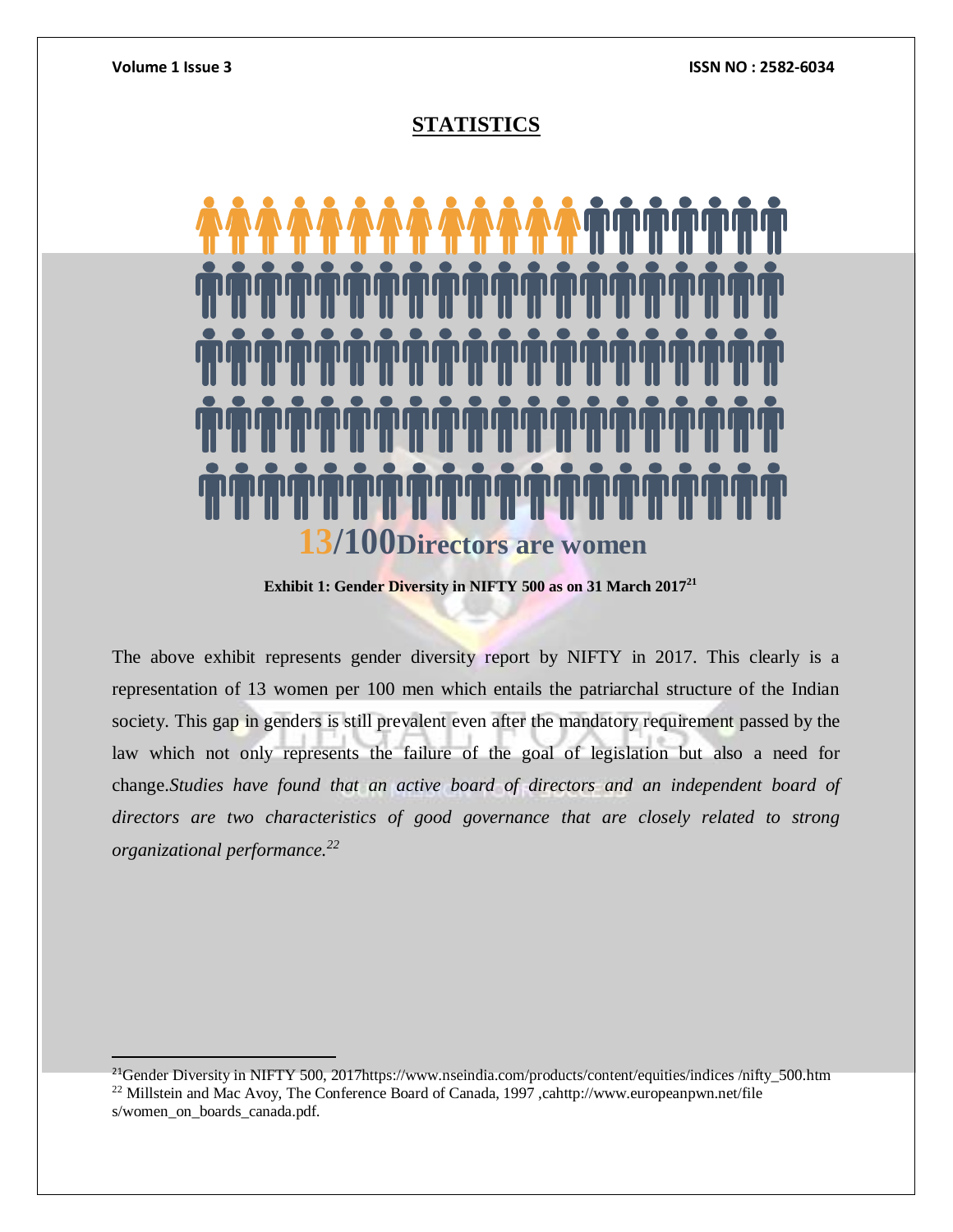l

| Country            | <b>Requirement</b><br><b>Type</b> | <b>Threshold</b>            | <b>Introduced</b><br>in | Due Date <sup>1</sup>    |
|--------------------|-----------------------------------|-----------------------------|-------------------------|--------------------------|
| Belgium            | Mandatory                         | 33%                         | 2011                    | 2017                     |
| Denmark            | Comply or explain                 | 40%                         | 2013                    | $\overline{\phantom{a}}$ |
| France             | Mandatory                         | 40%                         | 2010                    | 2016                     |
| Germany            | Mandatory                         | 30%                         | 2015                    | 2016                     |
| Italy              | Mandatory                         | 33%                         | 2011                    | 2015                     |
| Malaysia           | Mandatory                         | 30%                         | 2011                    | 2016                     |
| <b>Netherlands</b> | Comply or explain                 | 30%                         | 2013                    | 2016                     |
| Norway             | Mandatory                         | 40%                         | 2003                    | 2008                     |
| Spain              | Comply or explain                 | 40%                         | 2007                    | 2015                     |
| <b>UAE</b>         | Mandatory                         | At least one-woman director | 2012                    | $\overline{\phantom{a}}$ |
| India              | Mandatory                         | At least one-woman director | 2013                    | 2015                     |

|  | Exhibit 2: Regulatory thresholds for gender diversity on corporate boards <sup>23</sup> |  |  |  |
|--|-----------------------------------------------------------------------------------------|--|--|--|
|--|-----------------------------------------------------------------------------------------|--|--|--|

This exhibit 2 represents the position of Indian law inthe international arena. Most of the developed nations have raised the requirement up to 40% of the entire board which eventually has resulted in gender parity. The table shows the redundant nature of Indian laws and the unwillingness on the part of Indian policymakers to repair the existing structure.

## **Conclusion and Suggestions**

The rust infested laws are eating away the pillars of empowerment. There is no doubt about the fact that the existing laws need change. I agree with the policymakers to fix women quota in the board of directors rather relying on corporations to act themselves. The issue is not about the method adopted but fixing the loopholes which are withholding this amendment for becoming effective.

- The first solution is to increase the representation of women from one to be proportionate with the size of the company. The government should fix slabs based on the number of employees and turnover of the company.
- The time period of filling the vacancy of women director should be increased to 6 months so that someone qualified and experienced women can be appointed.

<sup>23</sup>Corporate India Women on Board, Prime Database Group Report, May 2017, http://www.primedatabasegroup .com/primegroup\_logo/Women%20Directors%20In%20India.pdf.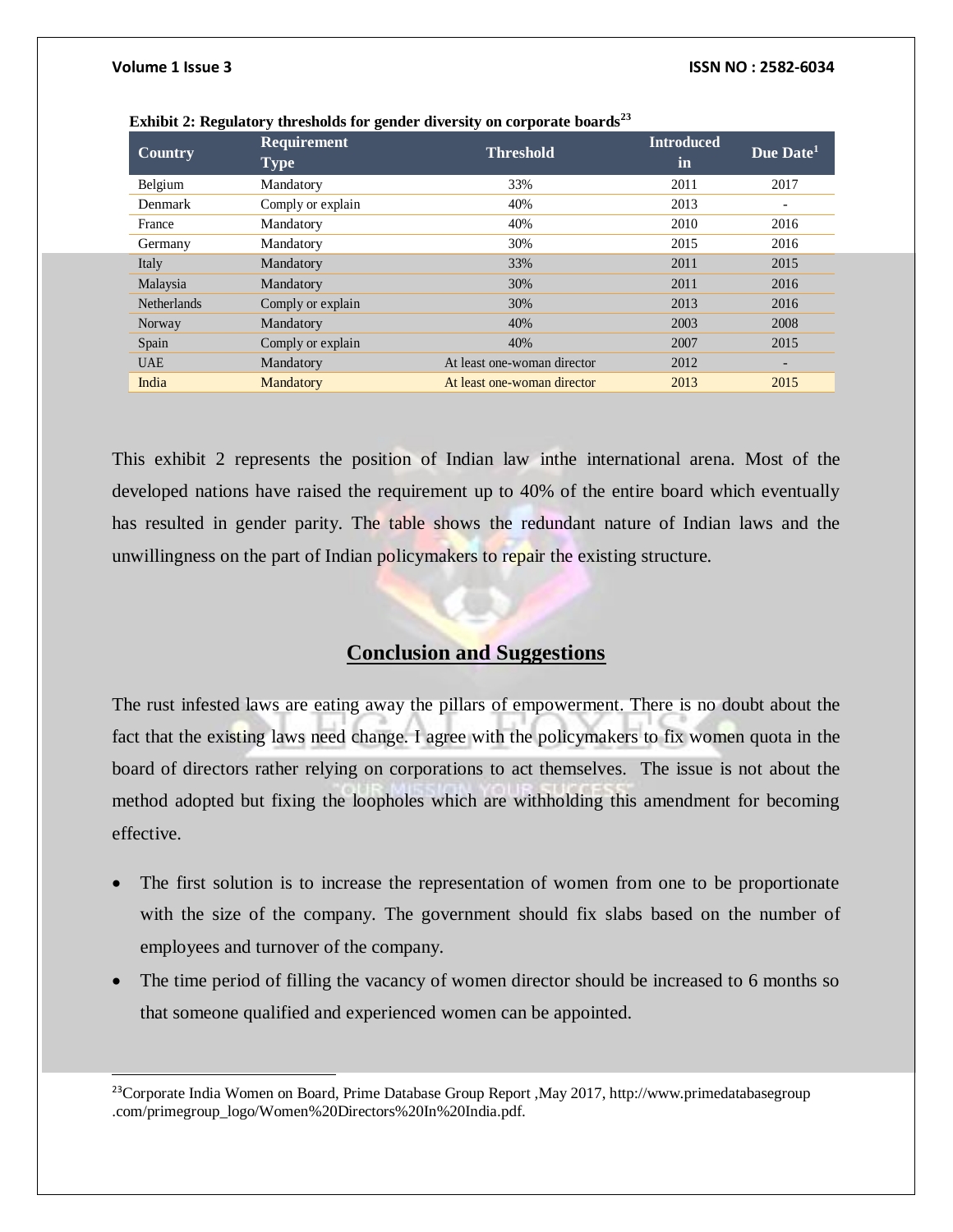#### **Volume 1 Issue 3 ISSN NO : 2582-6034**

- Out of the mandated number of women directors by law, 50% should be independent women directors. This will ensure that the company appoint women who do not share any relationship with the company thus giving an individual opinion.
- Government and private companies should start training programs for their existing female staff in order to promote them to managerial positions. This way a woman will feel motivated and contribute more tothe growth of the company.
- The result of not following the provisions laid down by the Act should result in deterrent provisions like delisting the companies or imposing a ban. The quantum of punishment and fine should be increased in proportion to the turnover of the company.

LEGAL FOXES

"OUR MISSION YOUR SUCCESS"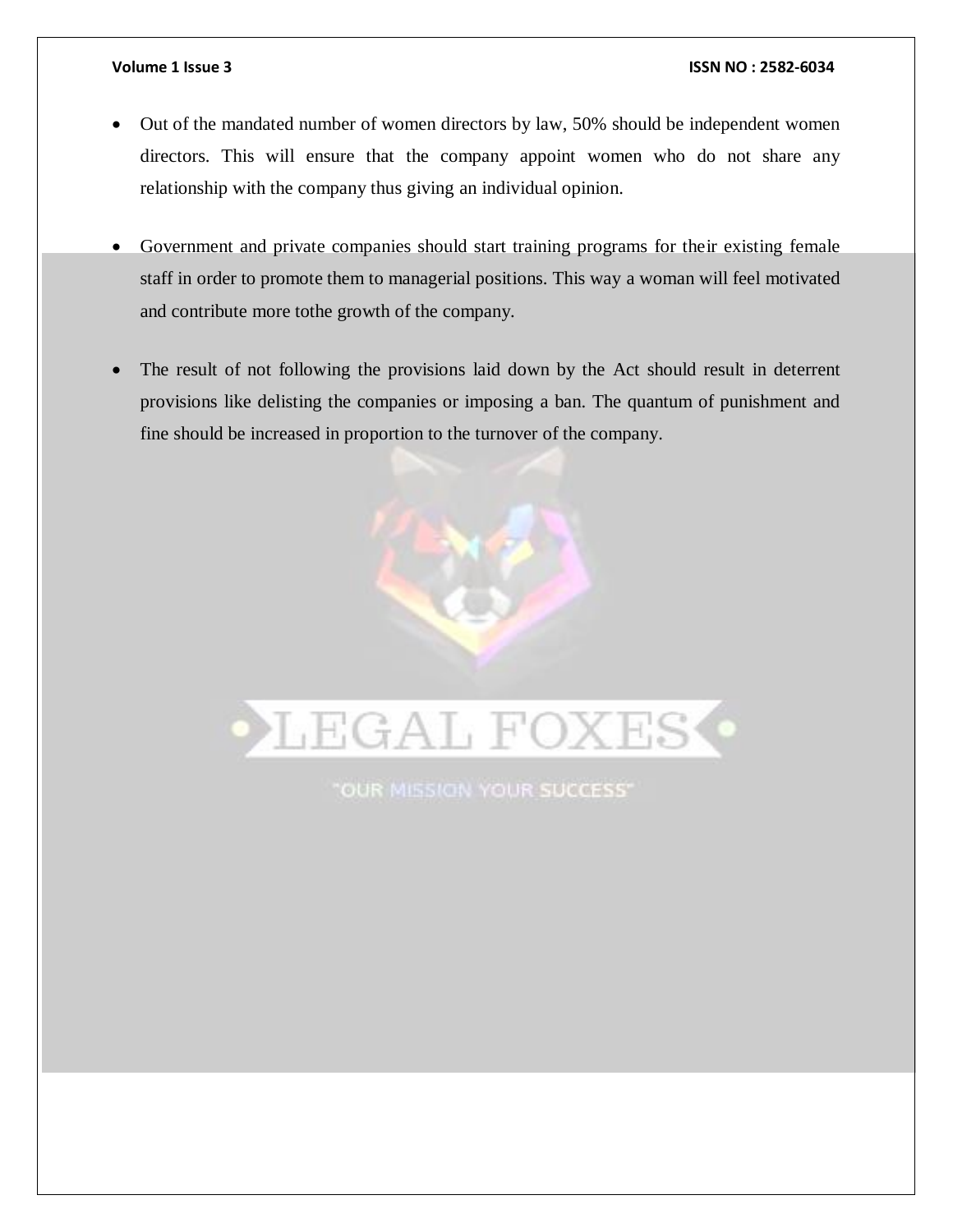## **Bibliography**

#### **Research Paper and Articles:**

- Press Information Bureau Government of India Ministry of Panchayati Raj, 12 august 2011, Women Reservation in Panchayat.
- David A. Cotter, Joan M. Hermsen, Seth Ovadia& Reeve Vanneman, The Glass Ceiling Effect, The University of North Carolina,2019.
- Janis Sarra, The Gender Implications of Corporate Governance Change, 2002.
- Allen, W.T., Our Schizophrenic Conception of the Business Corporation, 1992.
- The Female FTSE Report 2004, Center for Developing Women Business Leaders, Cranfield School of Management,2004, http://www.som.cranfield.ac.uk/som/research /centres/cowboy/downloads/FT2004Fi nalReport.pdf.
- Branson, D., An Australian Perspective on a Global Phenomenon: Initiatives to Place Women on Corporate Boards of Directors, U. of Pittsburgh Legal Studies Research Paper No. 2012-13/ssrn.com /abstract=2064087.
- S. Karen, E. Catherine, G. Cathy, Increasing Women's Participation on Corporate Boards in the USA, Journal of Business and Economics, 2014.
- Dhir, Aaron. A Challenging Boardroom Homogeneity, Cambridge University Press, 2015.
- McKinsey & Company, Women Matter 2013 Gender Diversity in Top Management: Moving Corporate Culture, Moving Boundaries, Nov. 2013, http://www.mckinsey.com/~/media/mckinsey/dotcom/homepage/2 012\_March\_Women\_Matter/PDF/WomenMatter%202013%20Report.
- Millstein and Mac Avoy, The Conference Board of Canada, 1997, cahttp://www.europeanpwn.net/file s/women\_on\_boards\_canada.pdf.

#### **Case Laws:**

- Vishaka and Others v State of Rajasthan, (1997) AIR 1997 SC 3011 (India).
- United States v Virginia, 518 U.S. 515 (1996).
- Craig v Boren,1976, 429 US 190 (1976).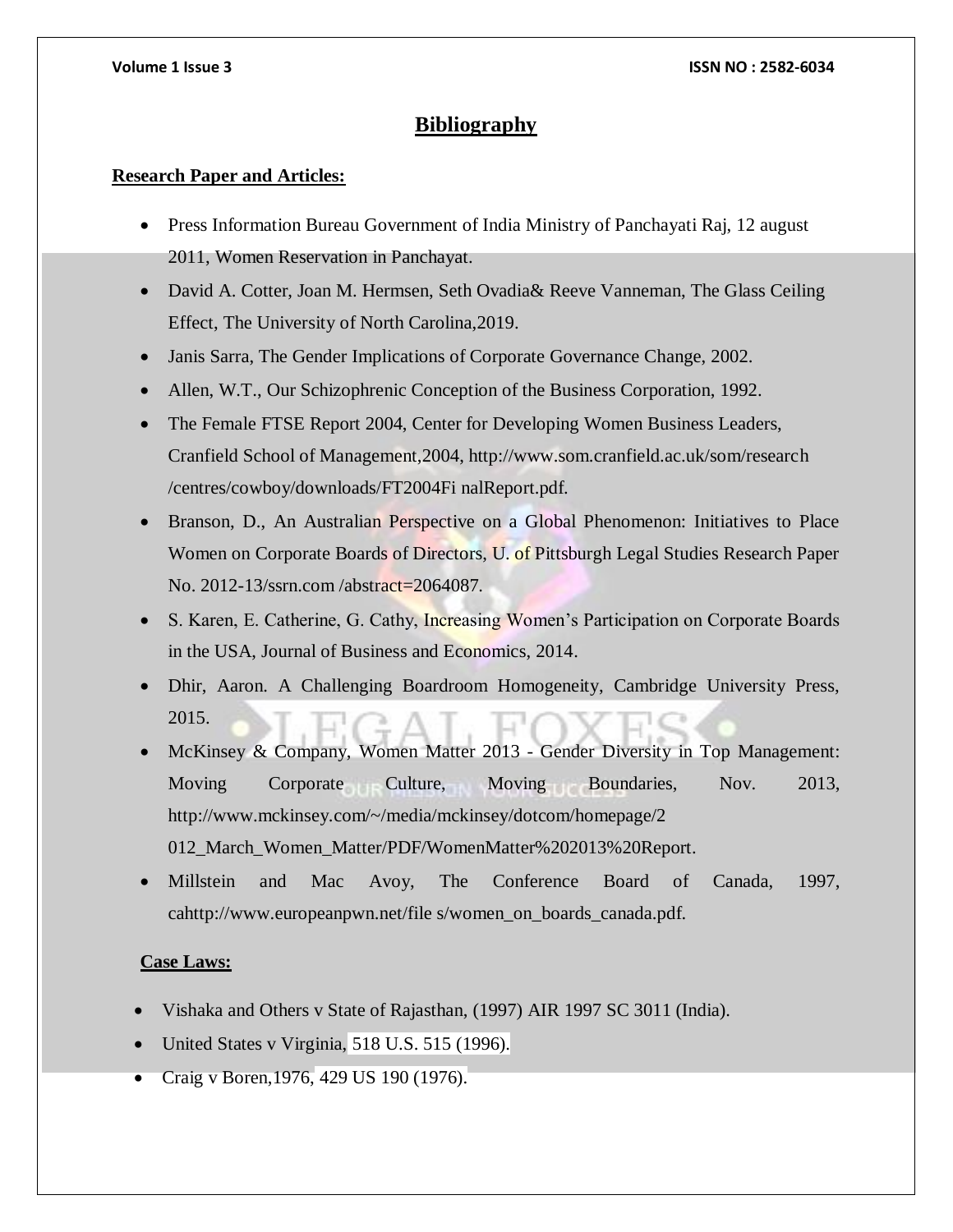• M/S. Soumag Electronics Limited v Deputy Registrar of Companies, Crl.M.P.Nos.647 & 648 of 2016

#### **Committee Reports:**

- Lord Davies of Abersoch, Committee Report:Women on Boards, UK Government, 201, https://assets.publishing.service.gov.uk/government/uploads/system/uploads/attachment\_ data/file/31480/11-745-women-on-boards.pdf.
- Report of Expert Committee on Company Law, (Jan 15 2020, 21:28) http://reports.mca.gov.in/Reports/23- Irani%20committee%20report%20of%20the%20expert%20committee%20on%20Compa ny%20law, 2005.pdf.
- Report of Committee on Corporate Governance, (Jan 15 2020, 21:35) https://www.sebi.gov.in/reports/ reports/oct-2017/report-of-the-committee-on-corporategovernance\_36177.html
- Gender Diversity in NIFTY 500, 2017https://www.nseindia.com/products/content/equities/indices /nifty\_500.htm
- Corporate India Women on Board, Prime Database Group Report, May 2017, http://www.primedatabasegroup.com/primegroup\_logo/Women%20Directors%20In%20I ndia.pdf.  $\frac{1}{4}$ A  $\left| \cdot \right|$   $\left| \cdot \right|$

#### **Legislations:**

#### "OUR MISSION YOUR SUCCESS"

- Norwegian Equality and Anti-Discrimination Act, 2018.
- Company Law Act, 2013

#### **Books:**

- Dr G.K. Kapoor, Dr Sanjay Dhamija, Company Law & Practise, (24<sup>th</sup> Edition, 2019).
- Avtar Singh, Company Law Act,  $(17<sup>th</sup> Edition, 2016)$ .
- Dr H.K Saharay, Company Law,  $(7<sup>th</sup> Edition, 2016)$ .

#### **Online Sources:**

Manupatra